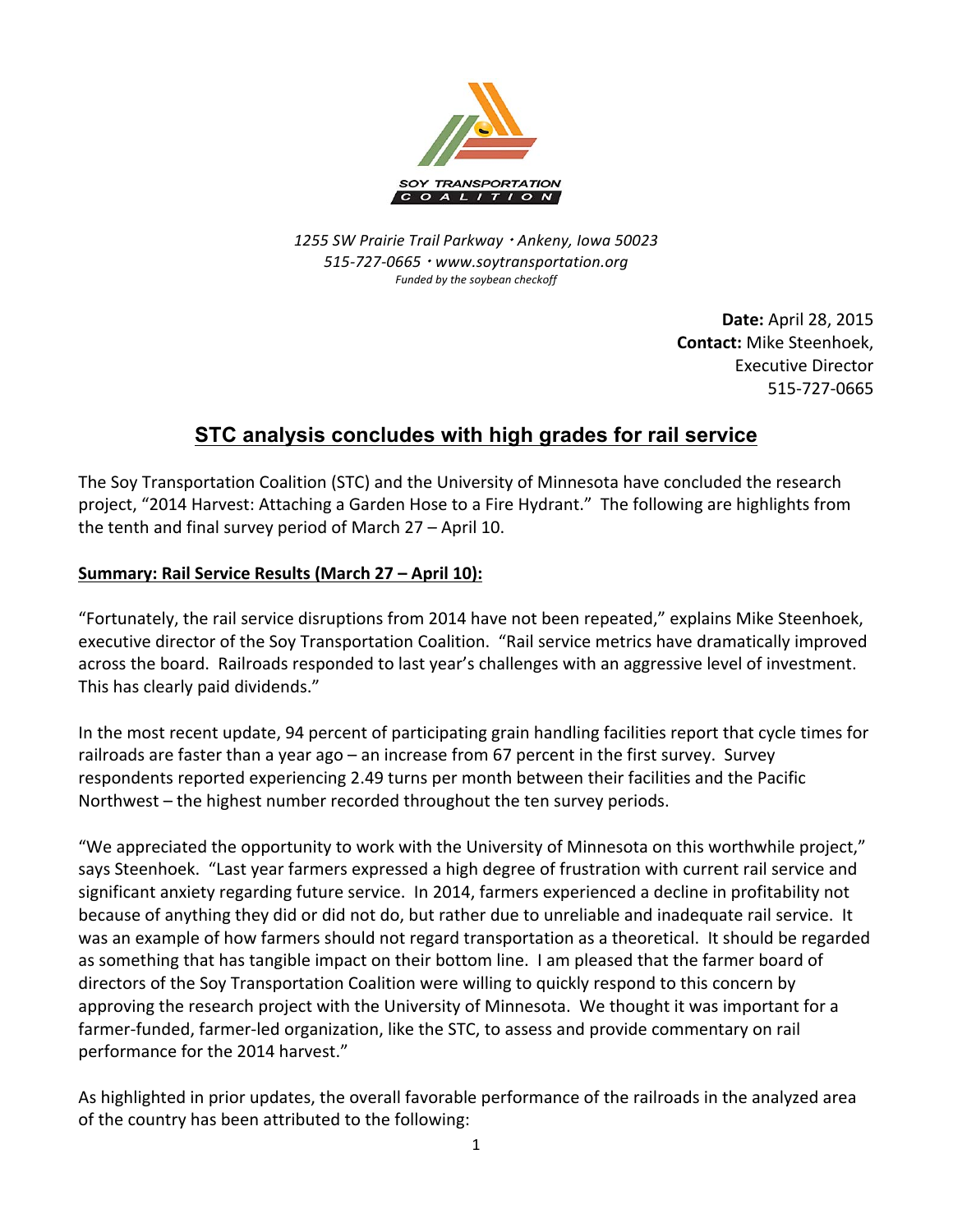- An elongated harvest season. Given how the 2014 harvest occurred over a more elongated period of time, railroads were better able to adjust to the volumes produced by farmers. Historically, when the harvest occurs over a more condensed period of time, railroads are more challenged to accommodate demand for service.
- Railroads have responded to demand. In one of the recent survey periods, one of the participants stated, "CP (Canadian Pacific) is turning like we've never seen before. Loads are pulled more promptly. BN (BNSF Railway) is about the same; they have improved on pulling loaded trains quicker." Another survey respondent said, "Actually very pleased with both Class I railroads (BNSF Railway and Canadian Pacific Railway)."
- Farmers storing grain. According to one of the survey respondents, "With the drop in grain prices over the past five weeks, farmers are disengaged in marketing any additional bushels." This has reduced to a degree demand for rail service.
- Favorable weather. While there was some significant snowfall and cold temperatures during the winter of 2014/2015, the weather overall was favorable for transporting soybeans and grain in the surveyed areas.
- More modest harvest volumes than anticipated. While the 2014 harvest will be regarded as significant and perhaps historic, a number of the surveyed areas have reported more modest volumes than earlier anticipated. Survey respondents mentioned "poorer crops" in certain areas and the harvest not "as expected."

The full results of the bi-weekly survey can be accessed at www.soytransportation.org.

## Project Description:

While transportation concerns throughout much of 2014 were evident throughout the country, a particular region - North Dakota, South Dakota, Minnesota, and Nebraska - experienced particular hardship over the past year due to having more limited access to alternative transportation providers and modes. Most of these areas solely rely on freight rail. As a result, the supply/demand transportation imbalance had a more punitive effect on agriculture and individual farmers in these regions than other areas of the country.

Given the acute rail service challenges throughout much of 2014 and given the projected record 2014 harvest, widespread concern regarding rail performance was expressed by grain handlers and farmers in the weeks and months preceding the 2014 harvest.

The research project was designed to monitor and document rail service for the 2014 harvest in areas of North Dakota, South Dakota, Minnesota, and Nebraska. The project identified and estimated the impact of rail service on the profitability of each state's agricultural industry and individual farmers.

A component of the research was a bi-weekly survey of 42 grain receiving locations in these states. The surveys began in early November and extended through April of 2015. Completed anonymously, the survey was comprised of the following questions:

- 1. *If you load shuttle trains, what is the current number of cycles/turns per month?*
- 2. *Is your cycle time/turns faster or slower than one year ago?*
- 3. How many days past due is your oldest open order for railcars?